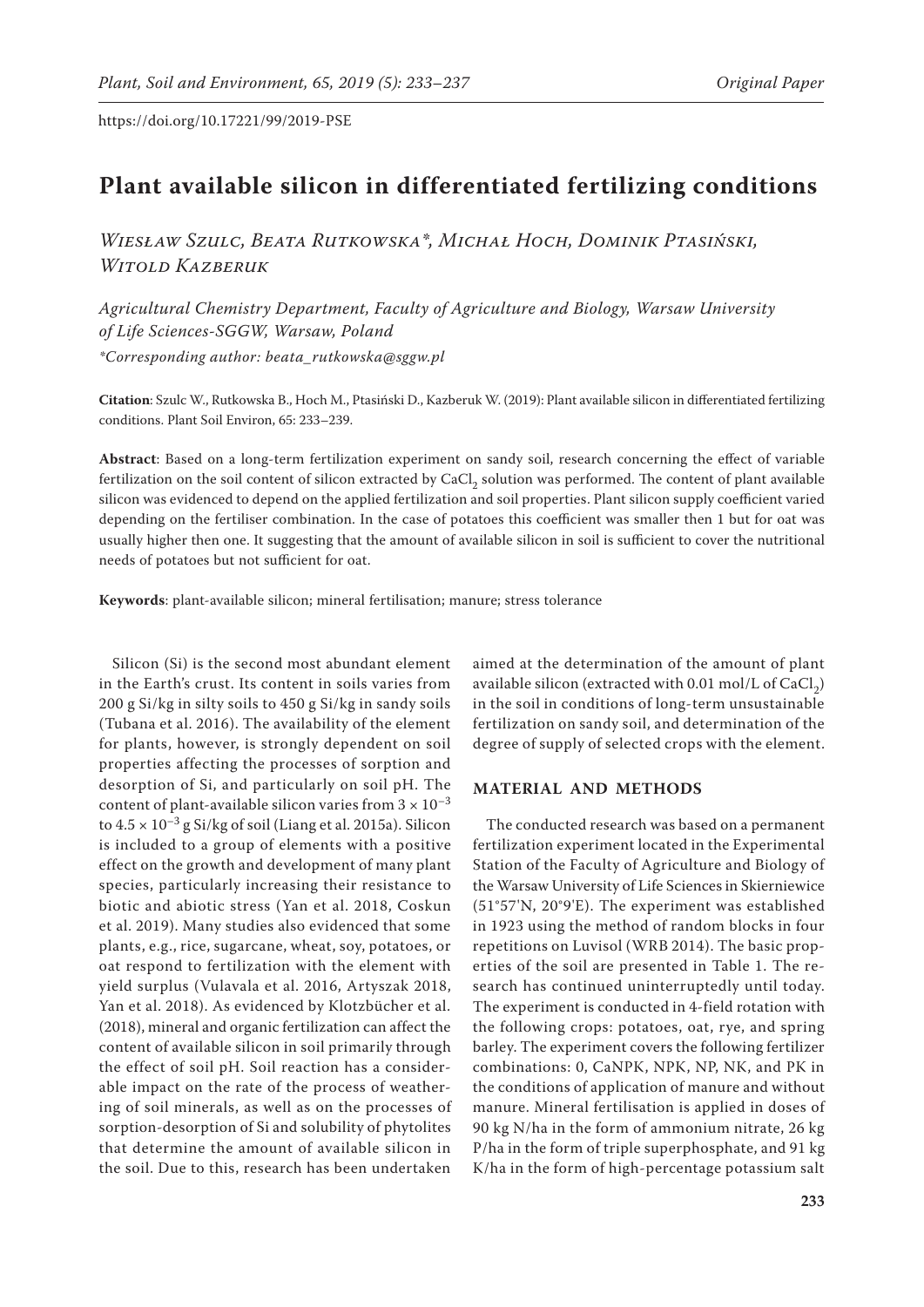|                         |         |          | Mineral fertilization |       |        |       |             |                | Mineral fertilisation with farmyard manure |       |       |       |                |  |
|-------------------------|---------|----------|-----------------------|-------|--------|-------|-------------|----------------|--------------------------------------------|-------|-------|-------|----------------|--|
|                         |         | $\Omega$ | CaNPK NPK             |       | NK     | PК    | NP          | $\overline{0}$ | CaNPK NPK                                  |       | NK    | PК    | N <sub>P</sub> |  |
| pH                      |         | 3.97     | 6.78                  | 3.82  | 3.58   | 3.95  | 3.59        | 4.68           | 6.06                                       | 3.73  | 3.75  | 3.95  | 3.59           |  |
| Organic carbon $(g/kg)$ |         | 4.69     | 5.34                  | 5.34  | 5.20   | 5.01  | 5.10        | 5.50           | 6.23                                       | 6.14  | 6.10  | 5.74  | 5.80           |  |
| P                       |         | 38.6     | 93.4                  | 104.5 | 27.8   |       | 109.1 102.8 | 75.5           | 119.1                                      | 122.0 | 35.5  | 117.0 | 104.1          |  |
| $\mathbf{K}$            | (mg/kg) | 40.9     | 168.0                 | 164.3 | 160.5  | 178.9 | 38.8        | 110.1          | 172.1                                      | 163.4 | 165.4 | 186.1 | 46.4           |  |
| Al                      |         | 9.37     | 2.23                  | 86.01 | 102.66 |       | 44.21 95.49 | 1.42           | 1.44                                       | 73.38 | 87.05 |       | 40.53 66.25    |  |

|  |  |  |  |  |  | Table 1. Soil properties in the field experiment |
|--|--|--|--|--|--|--------------------------------------------------|
|--|--|--|--|--|--|--------------------------------------------------|

annually. Every four years, liming is applied in a dose of 1.14 t Ca/ha, and manure in a dose of 30 t/ha. Soil samples for the study were collected in early spring from the surface soil layer (0–20 cm) using stainless steel soil sampling probe. The soil samples were air dried and sieved to < 2 mm. The soil samples were characterised for: pH – by the potentiometric method after extraction with 1 mol/L KCl (ISO 10390, 2005), total organic carbon after dry combustion (ISO 10694, 1995), available P and K by the Egner-Riehm (DL) method (PN-R-04023, 1996, PN-R-04022, 1996), active Si in soil solution and available Si after extraction with 0.01 mol/L CaCl<sub>2</sub> (Sauer et al. 2006), and available aluminium after extraction with 1 mol/L KCl (McLean 1965). The studied plant materials were potatoes of the Hermes cultivar (tubers), and oat of the Dragon cultivar (grain and straw). Silicon content was determined using ICP method (IRYS Advantage ThermoElementar, Cambridge, UK) after wet mineralisation in a closed system in a microwave (Ethos Up, Milestone INC, Shelton, USA) (10 cm<sup>3</sup> of a mixture of concentrated acids  $HNO<sub>3</sub>$  and  $HClO<sub>4</sub>$ was added to 0.3 g of plant material in a ratio of 5:2, and mineralised for a period of 0.5 h).

In the paper were evaluated following parameters:

(1) Effects of the application of particular fertilizer components on an increase/decrease in silicon content in soil, based on the following formula:

 $E_r = [(Si content in soil from objects with application$ of element *x*/Si content in soil from objects without the application of element  $x$   $\times$  100%

Where: E*<sup>x</sup>* – percent increase or decrease in Si content in

soil under fertilization with component *x*; *x* – fertilizer component/fertilization (N, P, K, Ca, manure).

(2) Potential of soil to supply specific crop with bioavailable silicon was calculated using the following coefficient: plant silicon supply coefficient (PSSC):

 $PSSC = \frac{\text{Silicon uptake by a plant (kg/ha)}}{\text{Content of available silicon in soil (kg/ha)}}$ 

For statistical processing of the obtaining results, the multi-factor analysis of variance and the linear regression method was applied. The determination of the significance of differences between mean values was employed a Tukey's test, at a significance level  $P = 0.05$ . The statistical analysis of results was performed with the application of Statistica ver. 10 software (Krakow. Poland).

### **RESULTS AND DISCUSSION**

The content of available silicon in the soil was dependent both on soil properties and applied fertilization level in the experiment varied from 4.90 to 13.63 mg/kg. The lowest content of the element was observed on combination NK with manure and the highest on combination with full mineral fertilization with manure (CaNPK + manure) (Table 2). Our experiment showed that silicon content in soil was dependent on the pH and exchangeable aluminum, and on a lower degree on the content of available phosphorus (Figure 1). With an increase of pH values in the soil, a significant increase in the soil content of silicon extracted with

Table 2. Soil content of available silicon depending on fertilization (mg/kg)

| Fertilization system |                   | CaNPK              | <b>NPK</b>        | NK                 | PК                | ΝP                |
|----------------------|-------------------|--------------------|-------------------|--------------------|-------------------|-------------------|
| M                    | 7.03 <sup>b</sup> | $13.04^{\rm d}$    | $6.12^{ab}$       | 4.90 <sup>ab</sup> | 8.34 <sup>b</sup> | $5.35^{a}$        |
| $M + FYM$            | 0.11 <sup>c</sup> | 13.63 <sup>d</sup> | 7.03 <sup>b</sup> | 6.37 <sup>a</sup>  | $9.56^{bc}$       | 5.41 <sup>a</sup> |

M – mineral fertilization; FYM – farmyard manure. Different letters mean significant difference at *P* ≤ 0.05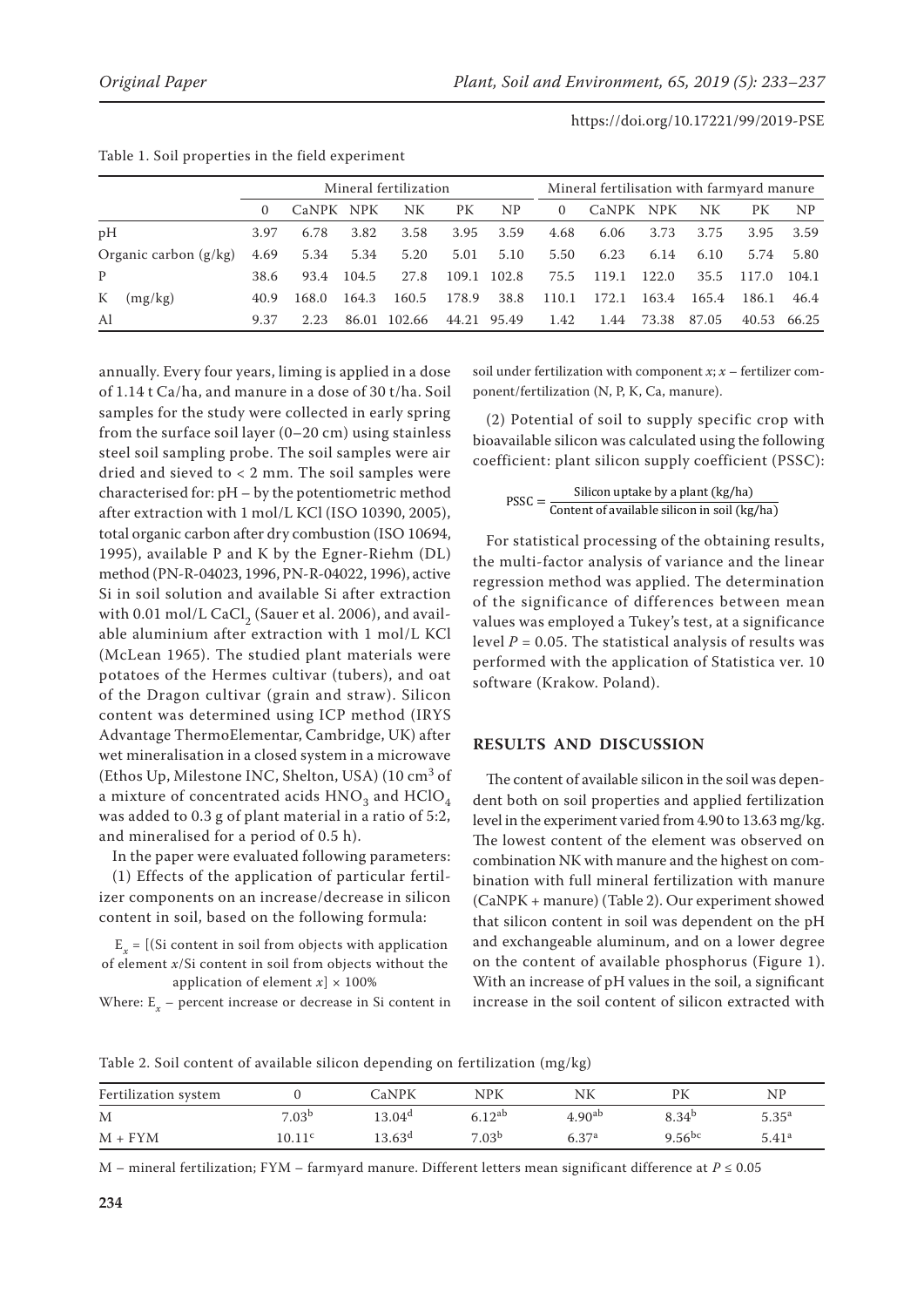

Figure 1. Dependency between soil content of available silicon and (a) soil pH; (b) the content of exchangeable aluminum; (c) the content of available phosphorus, and (d) content of available phosphorus in the soil and soil pH. \**P* < 0.05; \*\**P* < 0.01

CaCl<sub>2</sub> solution ( $r = +0.78$ ) was observed. An increase in the content of exchangeable aluminum in the soil caused a substantial decrease in the content of available silicon  $(r = -0.76)$ . With an increase in the content of available phosphorus, the content of available silicon in soil increases ( $r = 0.36$ ), but this relation was not dependent on soil pH because the regression lines were parallel (Figure 1d). According to Haynes (2014) and Miles et al. (2014), pH is a dominant factor determining the content of available silicon in soil to the greatest degree through the effect of the rate of weathering process of soil minerals releasing Si to the environment, and reactions of precipitation and adsorption of silicates on soil colloids and hydrous iron and aluminium oxides. The application effects of particular fertiliser components on an increase or decrease in soil content of silicon  $(E_x - \text{calculated according to formula 1}),$  show that lack of one elements in a fertiliser dose, e.g. lack of liming or application of manure, causes changes in the content of silicon in soil (Figure 2). Kim et al. (2010) evidenced that long-term mineral and organic fertilization over 56 years on sandy soil did not affect the content of available silicon in the soil. Among the fertilizer compounds analyzed in our study, liming had the strongest effect on an increase of available silicon content in soil, but fertilization with nitrogen the decreased of the Si content in the soil. A positive effect on

available silicon content in soil was also observed in the case of fertilisation with phosphorus, potassium, and application of manure (Figure 2). Under the influence of nitrogen fertilization, the content of silicon in the soil decreased by more than 16% about objects in which fertilization with this element was not used (Figure 2). These results are in accordance with research by Beard et al. (2018), and Keeping et al. (2015), who determined that the application of N at a higher ratio of  $\mathrm{NH}_4^+$  to  $\mathrm{NO}_3^-$  reduces soil pH, contributing to a decrease in the amount of silicon available for plants, extracted with CaCl<sub>2</sub>. Fertilization with phosphorus caused the



Figure 2. Effect of fertilization on available silicon content in soil (E*x*). FYM – farmyard manure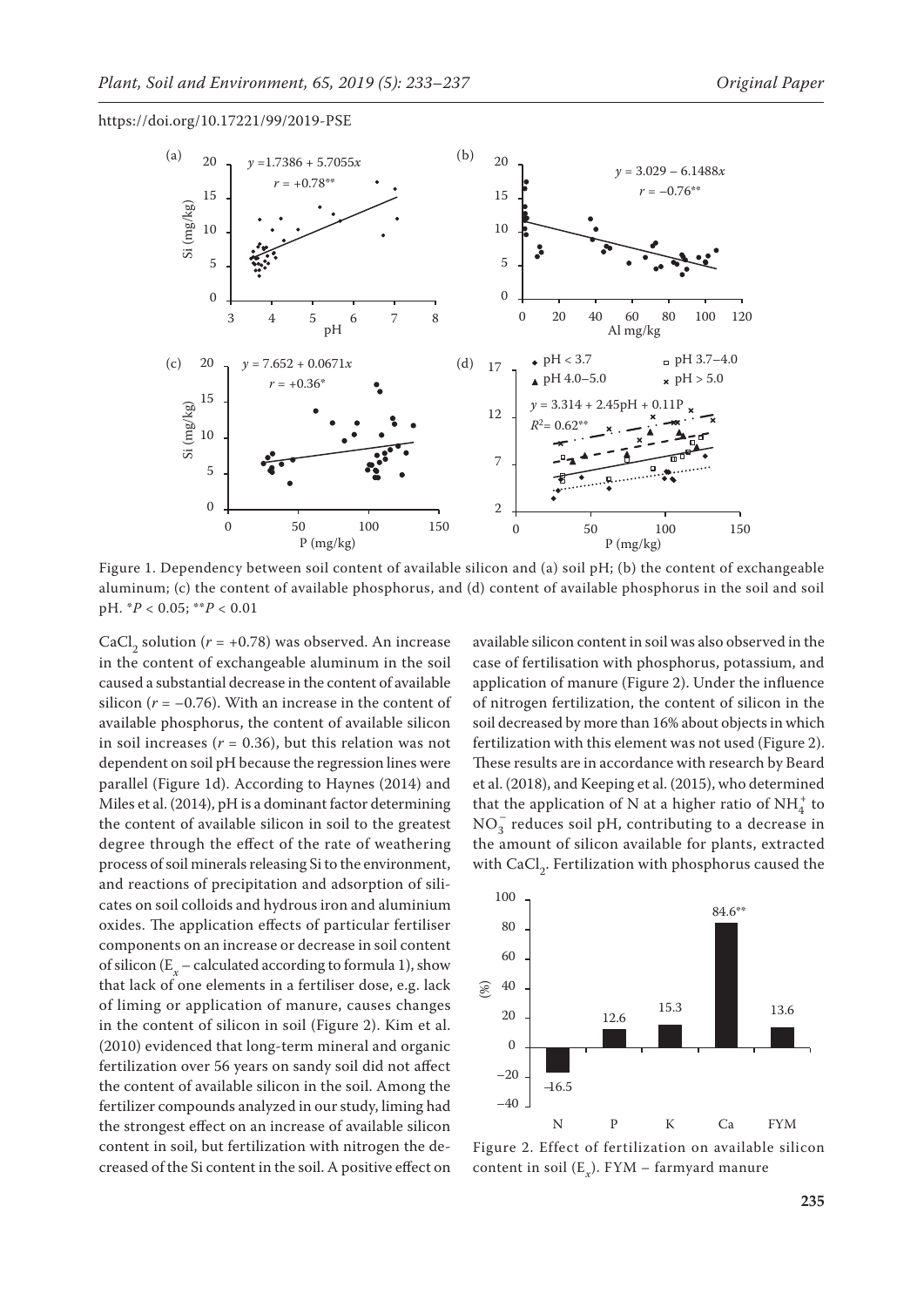|            |                 |              | $\mathbf{0}$       | CaNPK                | <b>NPK</b>         | NK                | PК                  | NP                 |
|------------|-----------------|--------------|--------------------|----------------------|--------------------|-------------------|---------------------|--------------------|
|            |                 | M            | 0.88 <sup>c</sup>  | 2.33 <sup>g</sup>    | 1.37 <sup>e</sup>  | 0.13 <sup>a</sup> | 1.21 <sup>d</sup>   | $0.45^{b}$         |
|            | oat grain       | $M + FYM$    | 1.60 <sup>f</sup>  | 2.55 <sup>g</sup>    | 1.59 <sup>f</sup>  | 1.33 <sup>e</sup> | 1.41 <sup>e</sup>   | 1.14 <sup>d</sup>  |
| Yield      |                 | M            | 0.92 <sup>c</sup>  | 2.65 <sup>g</sup>    | 1.44 <sup>d</sup>  | $0.15^{\rm a}$    | 1.37 <sup>d</sup>   | 0.51 <sup>b</sup>  |
| (t/ha)     | oat straw       | $M + FYM$    | 1.98 <sup>f</sup>  | 2.88g                | 1.57 <sup>e</sup>  | 1.60 <sup>e</sup> | 1.65 <sup>e</sup>   | 1.40 <sup>d</sup>  |
|            | potatoes tubers | M            | 2.09 <sup>a</sup>  | 5.19e                | 4.37 <sup>d</sup>  | 1.32 <sup>a</sup> | $2.32^{b}$          | $2.33^{b}$         |
|            |                 | $M + FYM$    | 3.88c              | 6.29 <sup>f</sup>    | 4.78 <sup>d</sup>  | 5.09 <sup>d</sup> | 4.30 <sup>d</sup>   | 4.80 <sup>d</sup>  |
|            |                 | M            | $6.24^{b}$         | 7.25 <sup>c</sup>    | 6.33 <sup>b</sup>  | 4.82 <sup>a</sup> | $6.91^{bc}$         | 5.33 <sup>a</sup>  |
|            | oat grain       | $M + FYM$    | 5.49 <sup>a</sup>  | 8.69 <sup>e</sup>    | $5.66^{ab}$        | $5.84^{b}$        | 7.62 <sup>d</sup>   | 5.69 <sup>ab</sup> |
| Si content |                 | М            | 11.48 <sup>a</sup> | $16.51$ <sup>d</sup> | 10.66 <sup>a</sup> | 9.64 <sup>a</sup> | 13.82 <sup>c</sup>  | $11.45^{\rm a}$    |
| (mg/kg)    | oat straw       | $M + FYM$    | 12.98 <sup>b</sup> | 16.38 <sup>d</sup>   | 11.32 <sup>a</sup> | $11.69^{ab}$      | 14.23 <sup>c</sup>  | 13.93c             |
|            |                 | М            | 0.32 <sup>b</sup>  | 0.58 <sup>g</sup>    | 0.36 <sup>c</sup>  | 0.38 <sup>d</sup> | 0.27 <sup>a</sup>   | 0.39 <sup>d</sup>  |
|            | potatoes tubers | $+$ FYM<br>M | 0.56 <sup>g</sup>  | 0.56 <sup>g</sup>    | 0.43 <sup>e</sup>  | 0.48 <sup>f</sup> | $0.45^{\mathrm{e}}$ | $0.33^{b}$         |

M – mineral fertilization; FYM – farmyard manure. Different letters mean significant difference at *P* ≤ 0.05

increase of Si available in soil by more than 12% about objects not fertilized with this component (Figure 2). Phosphorus fertilization can increase the amount of available silicon in soil because phosphates strongly displace silicates from the solid phase to the soil solution (Phonde et al. 2014). Lee and Kim (2007) showed that adsorption of phosphates in soils with acidic and neutral reaction is higher than that of silicates, which directly contributes to an increase in the concentration of silicon in the soil solution. Our study shows no effect of long-term fertilization with potassium on the content of available silicon (Figure 2). Phonde et al. (2014) evidenced that the content of silicon extracted with CaCl<sub>2</sub> solution was negatively correlated with the soil content of available potassium. The long-term farmyard manure application increased available silicon content by about 14% about objects without manure (Figure 2). The application of manure increases the amount of organic matter in the soil, determining silicon content in soil (Tubana et al. 2016). Song et al. (2015) also evidenced that the long-term application of organic fertilizers contributes to an increase in the soil content of available silicon. Due to long-term liming, the content of available silicon in soil increased by approximately 85% in comparison to objects not limed (Figure 2). In long-term experiments conducted in Rothamsted, Guntzer et al. (2012b) evidenced that liming has a considerable effect on an increase in the number of available forms of silicon in the soil.

Silicon content in plants varied depending on soil properties and the applied fertilization and was the highest in the condition of liming and application of manure (CaNPK and CaNPK + manure) (Table 3).

The comparison of the analyzed plants showed that the highest silicon content concerned oat straw, and the lowest – potatoes. Cereals belong to plants from a group accumulating higher amounts of silicon than dicotyledonous plants. Silicon content in cereals can vary from 1% to 3% of dry mass, whereas potatoes are among plants accumulating less than 0.5% of silicon in dry mass (Guntzer et al. 2012a). Plants from family Graminae developed special mechanisms controlling the uptake of the element among cereals, oat belongs to specific bio accumulators of silicon because it uptakes silicon from the soil solution in an active way (Liang et al. 2015b). The amount of available silicon in the soil exceeded the nutritional needs of potatoes multiple times (6–30 times; Table 4). Plant silicon supply coefficient for potatoes varied depending on the fertilizer combination from 0.03 to 0.17. In the case of oat, the coefficient value was from 3 to 24 times higher in comparison to potatoes. The value of the coefficient always remained higher in the case of combinations with manure in comparison to exclusively mineral fertilization. In combinations CaNPK, NPK, and PK, the PPSC for oat adopted values > 1, suggesting that the amount of available silicon in soil is not sufficient to cover the nutritional needs of oat.

Available silicon content was dependent on soil properties and long-term differentiated fertilization. The highest content of available silicon in the soil was observed for a combination with entirely mineral fertilization (CaNPK), and the lowest for combination NK without liming. Liming and organic fertilization increased the content of available silicon in the soil. With an increase in soil pH, a considerable increase in